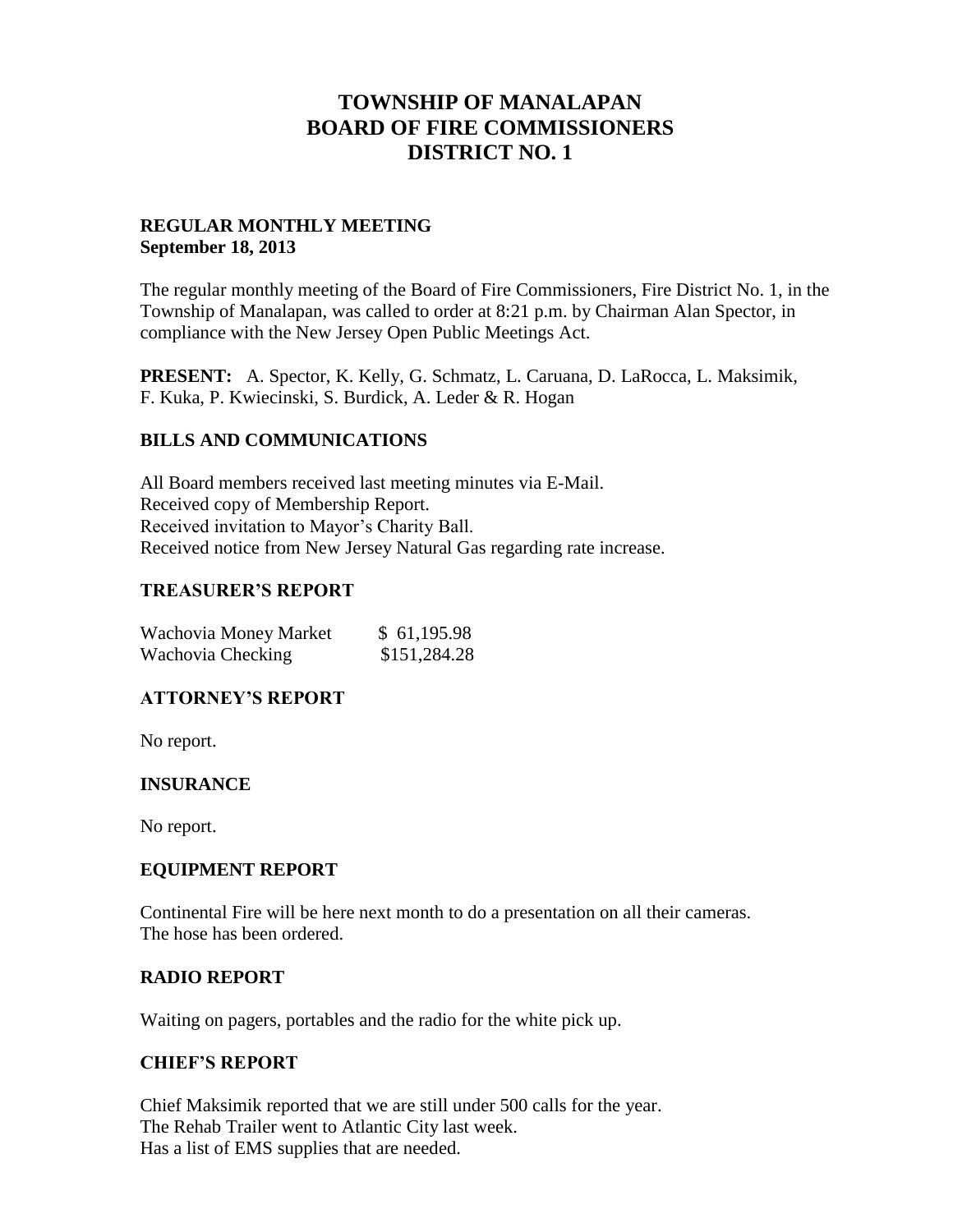Bullex fire trailer is going to Milford Brook for fire prevention before the Open House next month.

## **TRUCK REPORT**

Ladder testing has been completed. 26-1-77 – leak in the generator due to a switch which has been ordered. Brush truck needs to be taken for repair; not running correctly.

## **ASSOCIATION REPORT**

Rick Hogan is waiting to hear back from Charles Parker on the contract with the builder regarding the money he believes is due him. Talked to the architect regarding the leaks in the roof. Getting ready for the Open House next month. Andy Leder has been obtaining quotes for various building projects (stucco, roofing, etc.). The Association is in the planning stages to do an outside kitchen/BBQ area out back. Rick Hogan requested putting money into the budget for a landscaper next year. The Association is looking in obtaining a new janitorial service.

## **TRUSTEES' REPORT**

No report.

## **OLD BUSINESS**

See attached.

### **NEW BUSINESS**

Commissioner Kelly made a motion to pay all vouchers; this was seconded by Commissioner Schmatz. All voted aye.

Commissioner Kelly made a motion for \$1,500 to purchase tickets for the Mayor's Charity Ball; this was seconded by Commissioner LaRocca. Commissioners Kelly, LaRocca, Caruana & Schmatz voted aye; Commissioner Spector abstained.

Commissioner Schmatz made a motion not to exceed \$2,000 to purchase first aid supplies; this was seconded by Commissioner Kelly. All voted aye.

Commissioner Schmatz made a motion for \$800 to purchase 3 fire extinguishing disks; this was seconded by Commissioner LaRocca. All voted aye.

Commissioner LaRocca made a motion for \$4,580 to purchase a generator for the Rehab Trailer; this was seconded by Commissioner Schmatz. All voted aye.

Commissioner Schmatz made a motion for \$120 to purchase a handle for the Argus camera; this was seconded by Commissioner Kelly. All voted aye.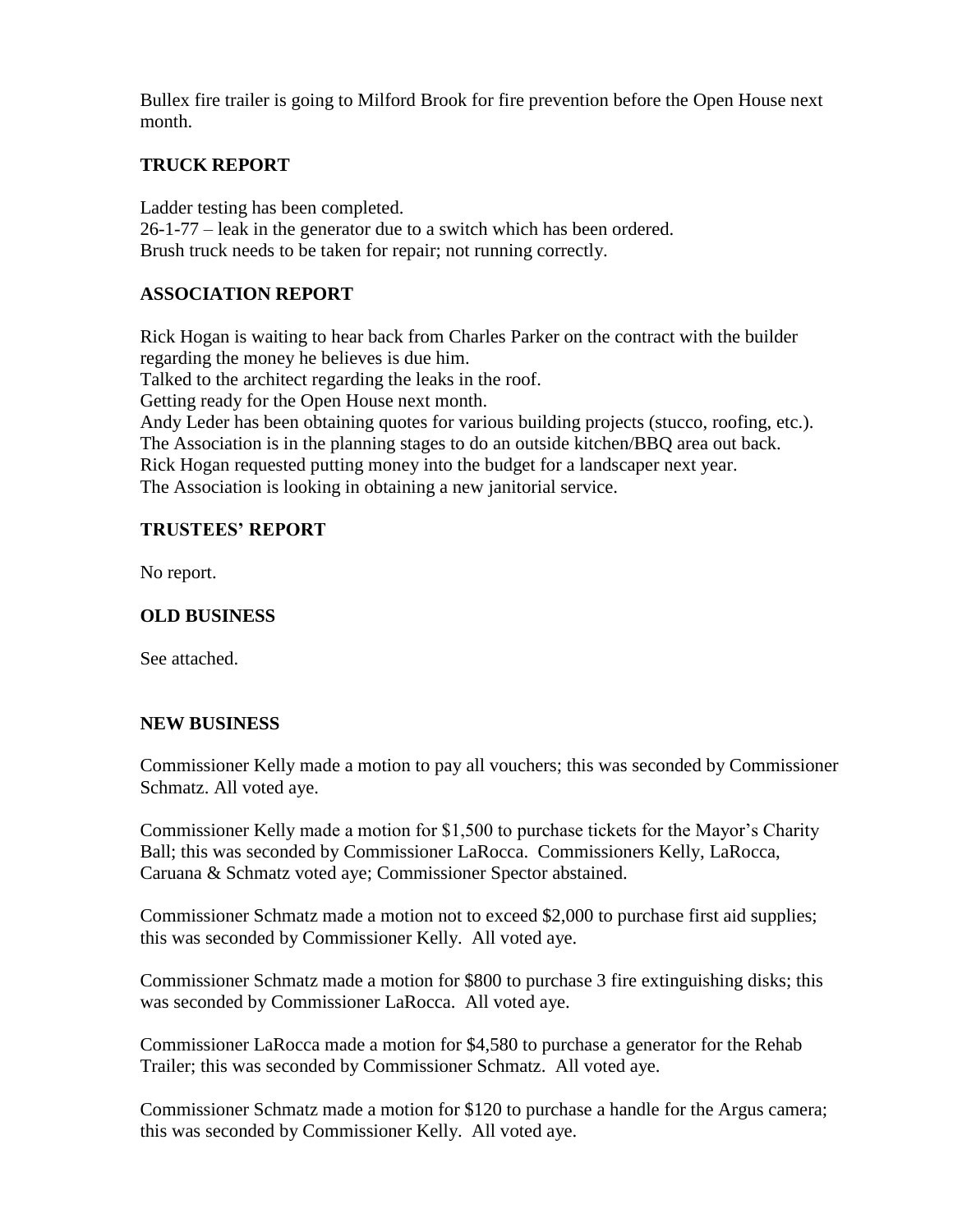Commissioner Schmatz made a motion not to exceed \$400 to purchase 100 small blue hydrant markers; this was seconded by Commissioner Kelly. All voted aye.

Commissioner Kelly made a motion for \$1,150 for repairs to the sprinkler system; this was seconded by Commissioner Schmatz. All voted aye.

Commissioner Schmatz made a motion not to exceed \$300 to replace some of the food items in the Rehab Trailer; this was seconded by Commissioner Kelly. All voted aye.

Commissioner Schmatz made a motion for \$800 to purchase 3 sets of power flares; this was seconded by Commissioner LaRocca. All voted aye.

Chief Maksimik asked the Commissioners about looking into purchasing a new cart for the Rehab Trailer.

Meeting opened to the public at 9:10 P.M.

Commissioner Hogan from District 2 stated that District 2 would like to have both Boards get together for a night out to discuss fire topics.

A motion was made by Commissioner Spector to adjourn; it was seconded by Commissioner Kelly and all voted aye.

Meeting adjourned at 9:12 P.M.

 Respectfully submitted, Kenneth Kelly, Clerk